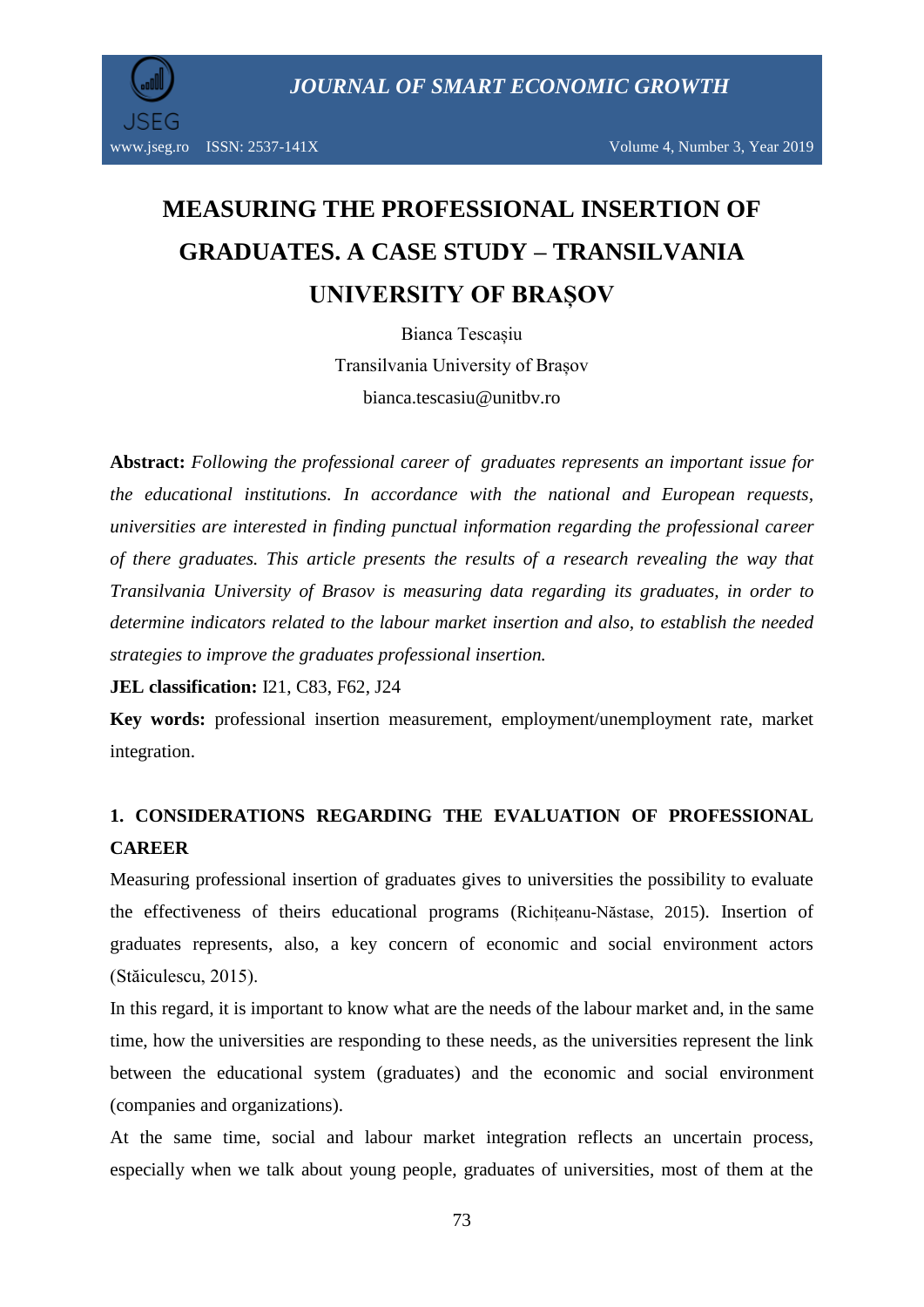

first job ([Juarez,](https://www.sciencedirect.com/science/article/pii/S1877042814046795) 2014). Usually, graduates have high expectations when they enter the labour market, and they are not able to link their competencies with the companies requests (Alvarez, 2014).

There is a common approach between the member states of European Union regarding education. In 1999 The Bologna Declaration established the premises for creating The European Area of Higher Education (EC, 1999). In 2000 the Strategy of Lisbon was launched, with the main purpose of creating the European economy based on knowledge. After 5 years, the Strategy was improved – The Lisbon Strategy for Growth and Jobs, with focus on education, research and innovation. The Lisbon Strategy was followed by The Europe 2020 program.

Now, the graduates from all over Europe have the possibility to get jobs all over our continent.

## **2. METHODOLOGY**

After one year from the graduation, Transilvania University's graduates may get their diploma from the faculty. At this moment, they are invited to fill a questionnaire, as a part of a survey that university is undertaking from 5 years.

The main objective of the study consists in the analysis of the occupational path of the Transilvania University's graduates and the creation of a long-term monitoring system of the socio-professional insertion of the graduates.

The specific objectives of the study were established in order to identify the main aspects regarding graduates employability and university entrepreneurial orientation, the transition from school to labour market and the future intentions of graduates regarding their jobs, as it follows:

- to identify the degree of employability (by evaluating the number of graduates in the field of work) and the degree of unemployability;
- to analyze the transition process from school to labour market (the moment of first employment, the number of jobs after one year from graduation, the connection between the specificity of the job and the graduated school);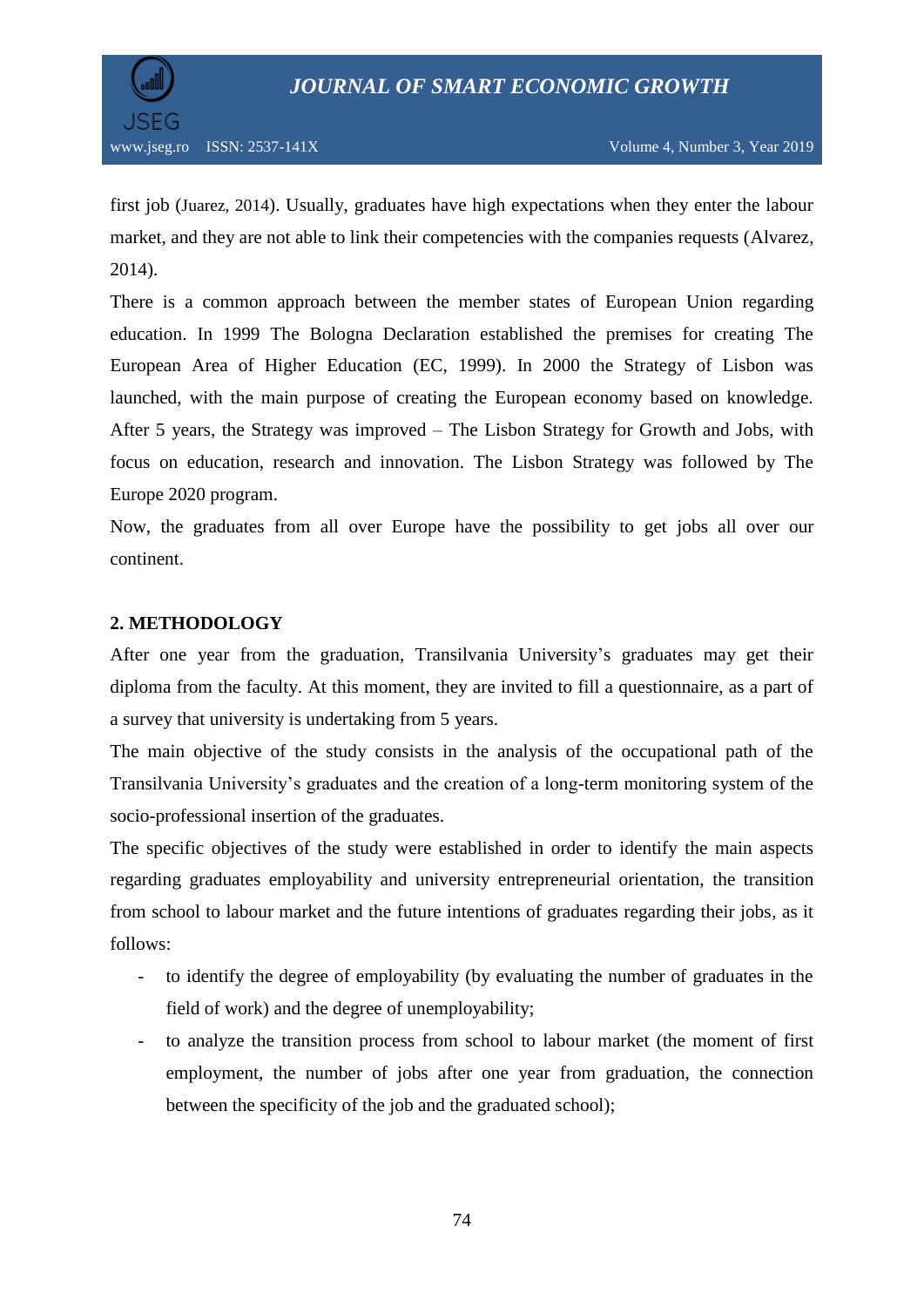

- to identify the types of employers and the sectors/areas where the graduates are working (the employer field activity, the employer type – company with private capital, public institution, foundation/association);
- to determine the future intentions of graduates regarding their possible employment in other country than Romania.

The study is based on the data collected following the completion by graduates of a questionnaire (occupational route questionnaire) at the time of the study diploma (i.e. at least one year after graduation). The questionnaire is designed for all study cycles (bachelor, master and PhD), according to the communication procedure with the revised graduates, and the collection of data is fully computerized.

The confidentiality of the answers has been ensured and the agreement on the use of personal data has been obtained. The data collection process was continuously over the period envisaged. The survey is undertaking from five years. A number of 5675 questionnaires were filled, as it follows:

| Graduates number Bachelor Master                        |      |        | <b>PhD</b> |  |
|---------------------------------------------------------|------|--------|------------|--|
| 5675                                                    | 3943 | - 1724 |            |  |
| $Fig. 1$ Number of questionneires $filled$ by graduates |      |        |            |  |

Fig 1 Number of questionnaires filled by graduates

The time of completion of the questionnaire has been chosen in such a way as to ensure graduates both the time required for labour market integration and a reasonable time for an assessment of their own experience in the labour market.

### **3. RESULTS**

The results were analyzed only at the bachelor level, in concordance with the research objectives, considering that a deeper analysis at the other study levels will be realized in the future, when more data will be collected.

The first objective was to appreciate the situation of graduates regarding their situation on labour market – if they are employed or not, or if they work in their own company.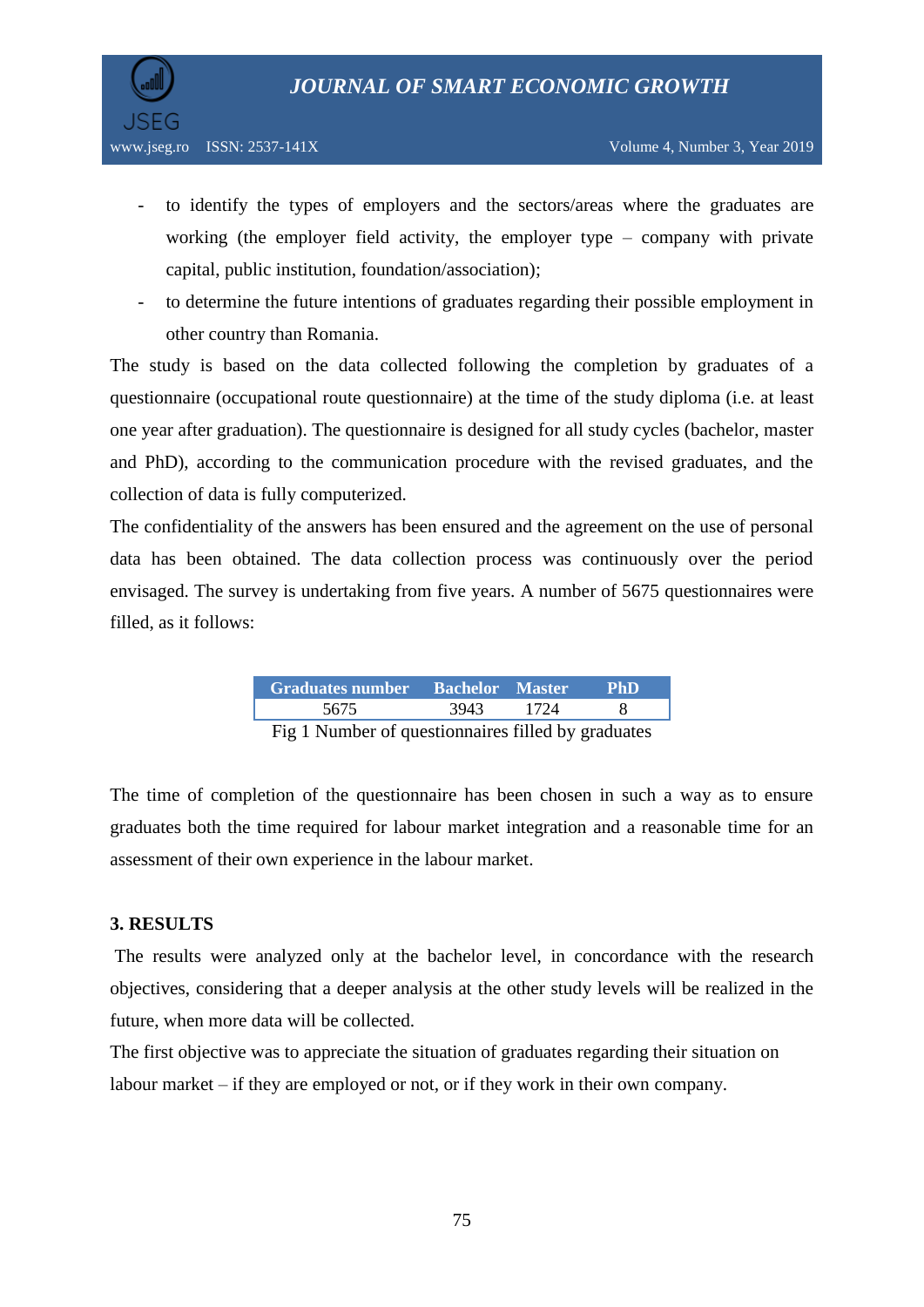

The employability rate analysis reveals a growing trend, with values over 70%, with the exception of the time before 2013.



Fig 2 Employability rate

The unemployement in the last 5 years rate, represented by the percentage of graduates who were unemployed, had an increasing trend and reached the maximum value in 2017.



Fig 3 Unemployment rate

The graduates companies – an indicator that measures the entrepreneurial skills of graduates – was decreasing.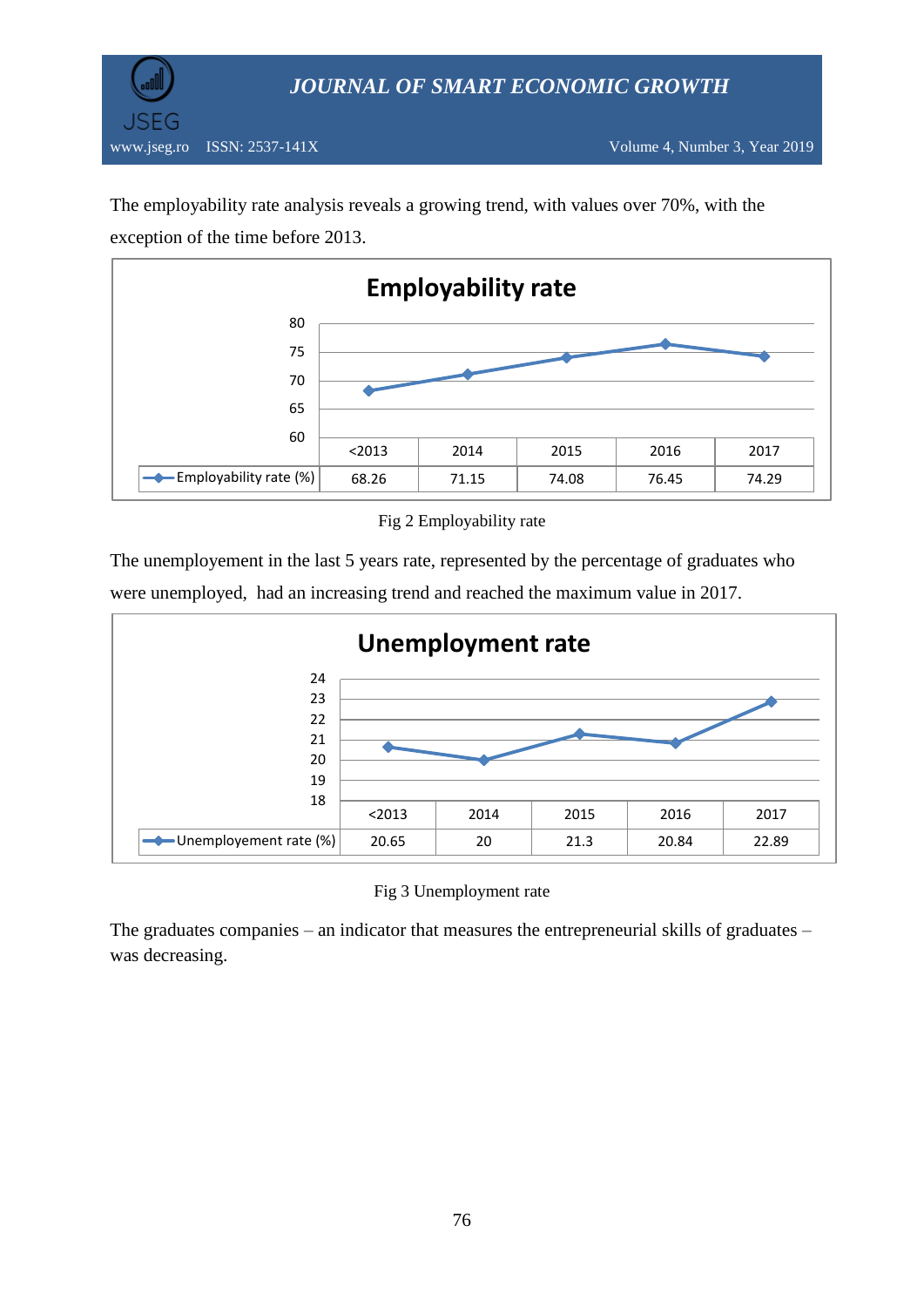*JOURNAL OF SMART ECONOMIC GROWTH*





Fig 4 Graduates companies

The moment of first employment is an indicator that measures the way that graduates are accomplishing the transition process from school to labour market. For the analyzed period the situation reveals that there is a significant number of graduates that are working from the time of bachelor studies.



Fig 5 First job of graduates

A percentage of 65, 52% appreciate that there felt a connection between the specificity of the job and the graduated school.

The research gave information about the types of employers and the sectors where the graduates are working.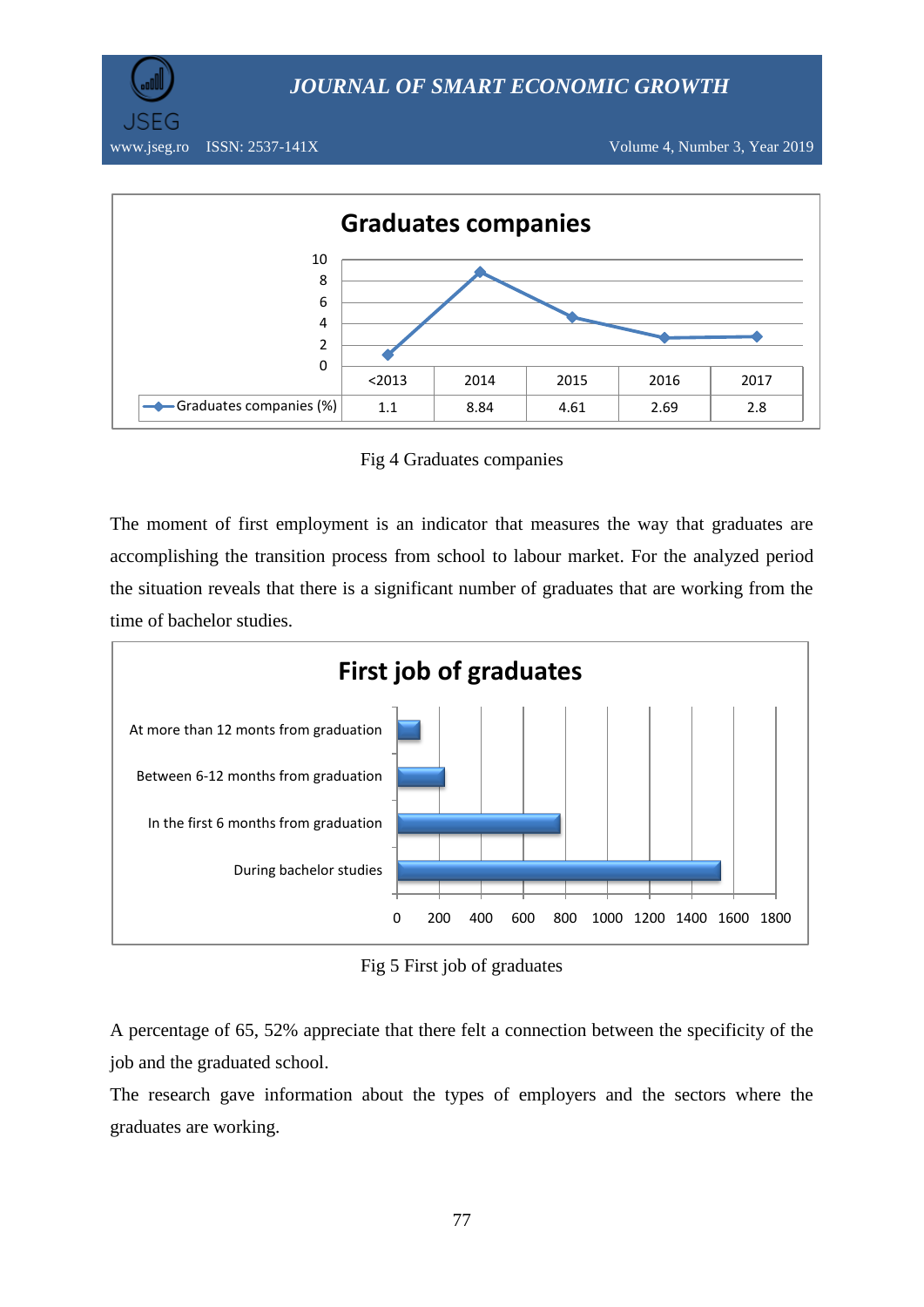*JOURNAL OF SMART ECONOMIC GROWTH*



| Year | Graduates in private<br>companies (%) | Graduates in public<br>institutions $(\%)$ | Graduates in other<br>institutions $(\%)$ |
|------|---------------------------------------|--------------------------------------------|-------------------------------------------|
| 2014 | 72,97                                 | 19,46                                      | 7,57                                      |
| 2015 | 67,76                                 | 26,56                                      | 5,68                                      |
| 2016 | 71,9                                  | 21,8                                       | 6,3                                       |
| 2017 | 52,83                                 | 41,82                                      | 5,35                                      |

Fig 6 Employability and the type of organizations

As the results reveal, there is a certain trend among graduates to work in public institutions, the percentage of these graduates is increasing (from 19,46% in 2014 to 41,82% in 2017). To identify the future intentions of graduates regarding their possible employment in other country than Romania, 80,82% of graduates intend to work in Romania, 14,96% would like to work in a country from European Union (other than Romania), 4,21% would like to work in an extra-EU country.

#### **CONCLUSIONS**

Universities are the major elements that link the educational system with the social and economic environment. In this regard, they become more and more preoccupied about measuring the impact of their educational programs in the sense of getting a successful professsional insertion of their graduates.

Transilvania University of Brașov built its own measuring system to find information about its graduates professional routes.

After 5 years of data collecting, the main conclusions regarding the professional insertion are:

- the employment rate follows an increasing trend, with percentages more than 70%;
- the unemployment rate is, also, increasing, probably as a consequence of the decreasing the percentage of graduates that own companies;
- a significant number of graduates started to work during bachelor studies, but there are not enough information to find what kind of jobs they had;
- more than 50% of graduates appreciate that the curricula was in accordance (so, it was useful) with their job;
- there is an increasing trend of graduates to work in the public system;
- there is a strong orientation of graduates to get a job in Romania.